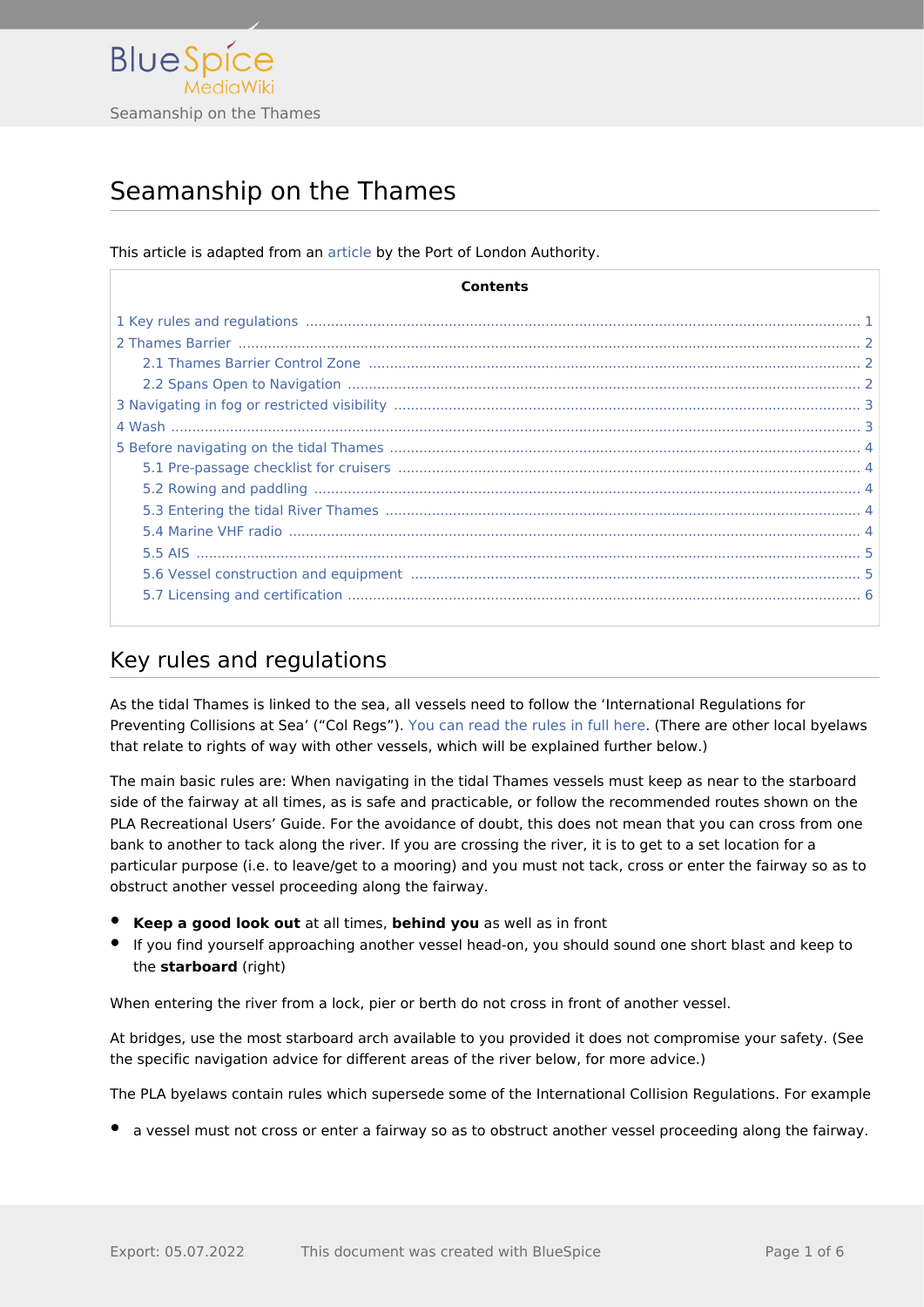

## <span id="page-1-0"></span>Thames Barrier

[File:thames-barrier-channels.jpg] The Thames Barrier has ten spans lettered A to K from south to north:

- **Spans B to G are open to navigation subject to the restrictions described in current General Directions.**
- **Shans C, D, E and F are 61m wide with a depth of 5.8m below Chart Datum.**
- **Spans B and G are 31.5m wide with a depth of 1.2m below Chart Datum and have depth boards on Piers** 3 and 9.
- Spans A, H, J and K are permanently closed to navigation. Under normal circumstances, and subject to the requirements of partial closures, the northern spans E, F and G are used for inward bound traffic and the southern spans B, C, and D are used for outward-bound traffic.

(The piers of the barrier are numbered 1 to 9, from north to south. There are signs indicating the number of the pier on both east and west sides of the barrier.)

### <span id="page-1-1"></span>Thames Barrier Control Zone

A permanent Control Zone encompassing the Thames Barrier is established between Margaretness (next to the entrance to Barking Creek) and Blackwall Point (at the O2 Dome). See our [Recreational Users Guide](https://boatingonthethames.co.uk/recreational-users-guide-boating-on-the-thames/)

Usually, traffic is routed through one span in each direction, which will be indicated by green arrows. Spans which are closed to navigation will be indicated by red crosses on the piers of the Barrier.

Do not navigate through a span which is closed to navigation – the gates may be under the water or rotating to a defence position\*.

Vessels intending to pass through the Barrier should contact London VTS on VHF Channel 14 at either Margaretness Inward bound or Blackwall Point Outward bound. London VTS will then allocate a span which will be indicated as being available by the green arrows.

Occasionally, all the spans at the Thames Barrier may be closed either for test purposes or because of a predicted tidal surge (the Environment Agency publishes a list of test closures in advance. See either the PLA [Notice to Mariners](http://www.pla.co.uk/Safety/Regulations-and-Guidance/Notices-to-Mariners/Notices-to-Mariners?__hstc=57397045.cf6009e52a3b1d48911ad174a4227bb2.1587979801018.1603110204341.1603112050615.86&__hssc=57397045.8.1603112050615&__hsfp=2124156858) or [the EA's website\)](https://www.gov.uk/guidance/the-thames-barrier). When this is the case, you should remain clear and not enter the Thames Barrier Control Zone due to the unpredictable eddies and currents that are produced.

### <span id="page-1-2"></span>Spans Open to Navigation

#### **Light Signals**

Each navigational span of the Barrier has traffic signals on the ends of the adjacent piers to indicate whether the spans are open or closed to navigation. Spans are only ever open to traffic in one direction at a time.

Green Arrows will be shown from the ends of piers either side of a span(s) open to navigation. The arrows point inwards towards the span open to navigation. Red crosses will be shown from the ends of the piers either side of span(s) which are closed to navigation.

#### **Spans Permanently Closed to Navigation**

Span A (the southern most span) and spans H, J and K (the northern most spans) are permanently closed to navigation and display closure signs which are also used on closed bridge arched (3 red discs in an inverted triangle)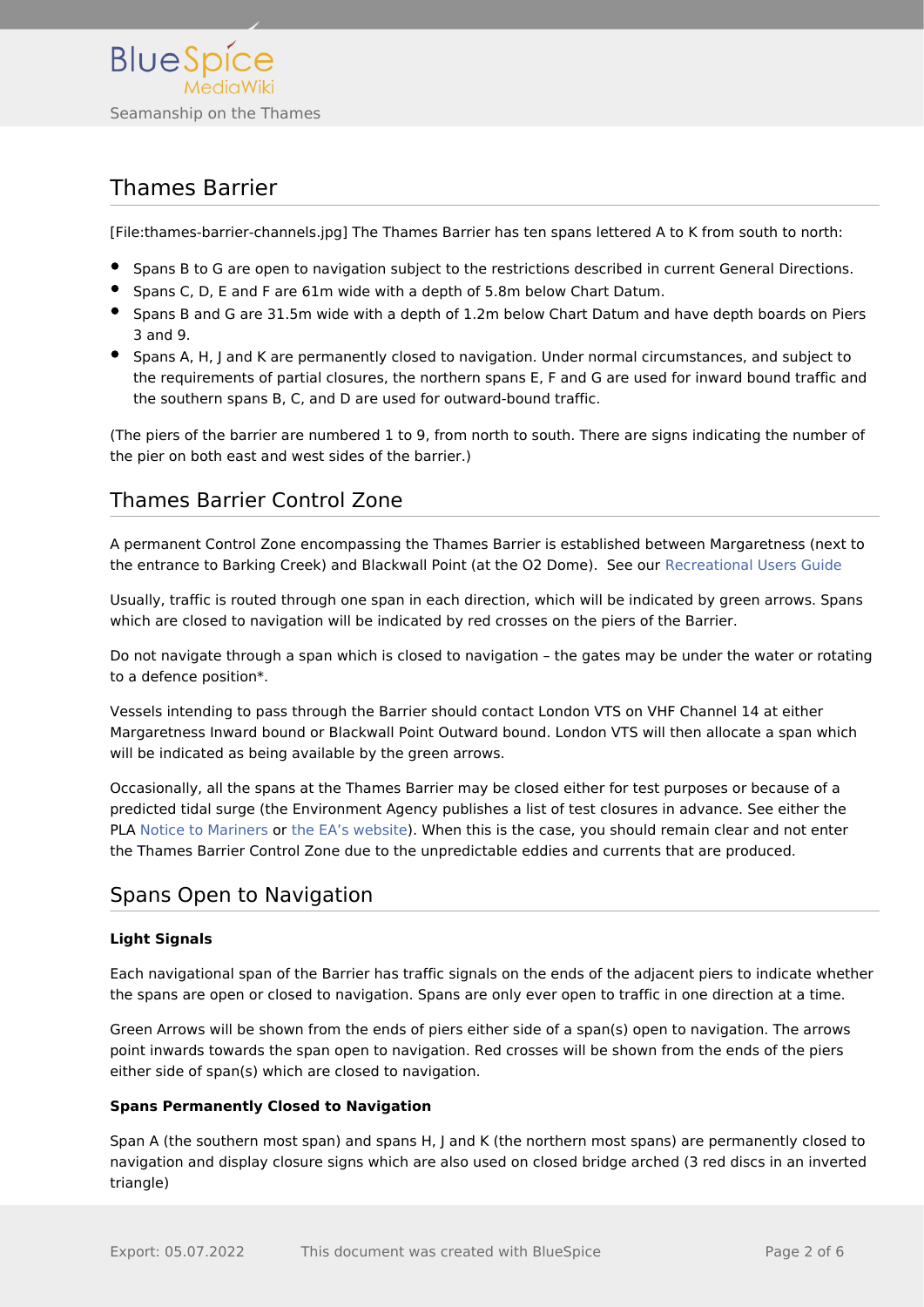#### **Overtaking and Manoeuvring Restrictions**

Any vessel wishing to overtake another vessel, or any vessel wishing to carry out manoeuvres in the Thames Barrier Control Zone, may only do so with the express permission of the Harbourmaster at London VTS.

#### **Vessels Under Sail**

Vessels proceeding under sail between the Woolwich Ferry Terminal and Hookness must keep to the starboard side of the fairway and are not to impede any other vessels. Whenever possible, such vessels should take in their sails and use motor power to navigate through the Thames Barrier.

#### **Small Vessels (under 13.7 metres in length)**

All small vessels and craft such as yachts, dinghies, power boats, sculls, rowing boats and canoes not fitted with VHF radio are to navigate inwards through the northern most span and outwards through the southern most span which is open to navigation (indicated by green arrows) and which has sufficient depth of water.

Further detailed information about navigation through the Thames Barrier [is included within the General](https://boatingonthethames.co.uk/general-directions-for-navigation-in-the-port-of-london-2016/)  [Directions for Navigation in the Port of London](https://boatingonthethames.co.uk/general-directions-for-navigation-in-the-port-of-london-2016/).

## <span id="page-2-0"></span>Navigating in fog or restricted visibility

No attempt should be made to get underway when visibility is less than 200m and should you already be underway during an outing, you should find a safe haven as soon as reasonably practical.

Should the Master of a vessel find themselves navigating in restricted visibility, you must have a comprehensive understanding the International Regulations for Preventing Collisions at Sea, 1972 (COLREGs), in particular Part B (Steering and Sailing Rules) both Section III (Rule 19) – Conduct of vessels in restricted visibility and Section I (Rules 4 to 10 inclusive) – Conduct of vessels in any condition of visibility.

Put simply:

- A rigorous lookout should be maintained by sight, sound and any means necessary
- Navigation Lights are operational
- Radar, if fitted, is setup appropriately and utilised to assist you in navigating in fog however it should not be solely relied upon but it is an incredibly useful aid to your navigation
- Navigate at a safe speed to ensure effective action can be taken to avoid a collision.
- MGN 369 Navigation In Restricted Visibility contains further guidance.

Small vessels can also vastly improve their detectability by using AIS. An AIS transceiver can also assist small vessel crews in the early detection of ships, as well as showing names, call signs, speeds and headings of vessels in the locality to improve situational awareness.

#### <span id="page-2-1"></span>Wash

At times the wash, or waveheight, on the Thames can get heavy. The steep river walls reflect, rather than dissipate, the wash so it can be particularly rough at high water during busy traffic periods. The Thames is classified as 'Category C' and 'D' with waveheights of up to 1.2m and 1.5m, so vessels should be suitable for the conditions.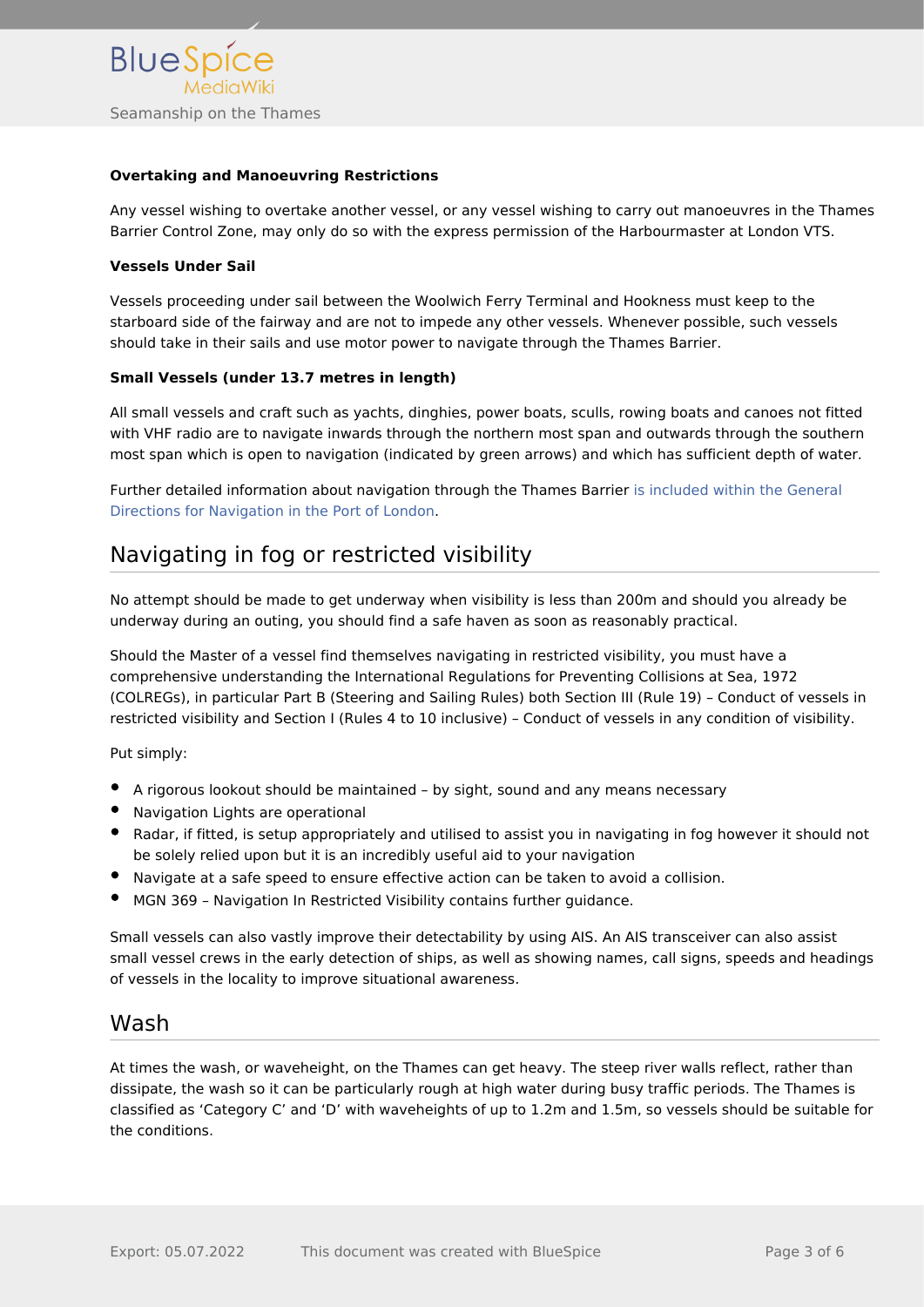

## <span id="page-3-0"></span>Before navigating on the tidal Thames

Ensure you have planned your passage; taken into account the tide times; made bookings with any locks; and checked the weather and 'Fluvial Flow' guidance. Check the PLA Notices to Mariners page for anything that may affect your journey, such as river closures and bridge maintenance.

Everyone on board a recreational craft navigating on the tidal Thames should wear a lifejacket. The river is cold and fast flowing and can be harsh and unforgiving.

Please also see the PLA Thames recreational users guide [for the upper Thames](https://boatingonthethames.co.uk/wp-content/uploads/2020/10/RUG_Inner.pdf) and the [lower Thames -](https://boatingonthethames.co.uk/wp-content/uploads/2020/10/RUG_Outer.pdf)  [Broadness to Medway](https://boatingonthethames.co.uk/wp-content/uploads/2020/10/RUG_Outer.pdf)

### <span id="page-3-1"></span>Pre-passage checklist for cruisers

- check your engine is running satisfactorily
- check your bilge pumps operate correctly
- check the stern gland greaser is topped up and operates correctly
- check the horn is working correctly
- check the steering is working correctly
- check your anchor is correctly attached and ready to deploy (See Equipment section below)

## <span id="page-3-2"></span>Rowing and paddling

The PLA has [produced an excellent guide](https://boatingonthethames.co.uk/wp-content/uploads/2020/10/Tideway-Code_Digital-web.pdf) that should be read by any GYC member taking a canoe or rowing boat on the river.

### <span id="page-3-3"></span>Entering the tidal River Thames

Contact "London VTS" with:

- Name of your boat
- where you are entering the tidal Thames and your destination
- The time you expect to be on your way
- how many people are on board
- VTS can pass any pertinent navigational information to you too, such as river closures or bridge arch closures.

Always be aware of traffic moving up and down the river and enter the tidal Thames only when safe to do so.

### <span id="page-3-4"></span>Marine VHF radio

GYC requires that all cruisers to carry VHF. GYC Sailing Dinghies do not need to carry VHF, but they must be accompanied by a safety boat that does carry a VHF.

You should monitor VHF Channel 14 between Teddington and Dagenham (Crayfordness). Below Crayfordness, monitor Channel 68 until Southend Pier where Channel 69 then takes over.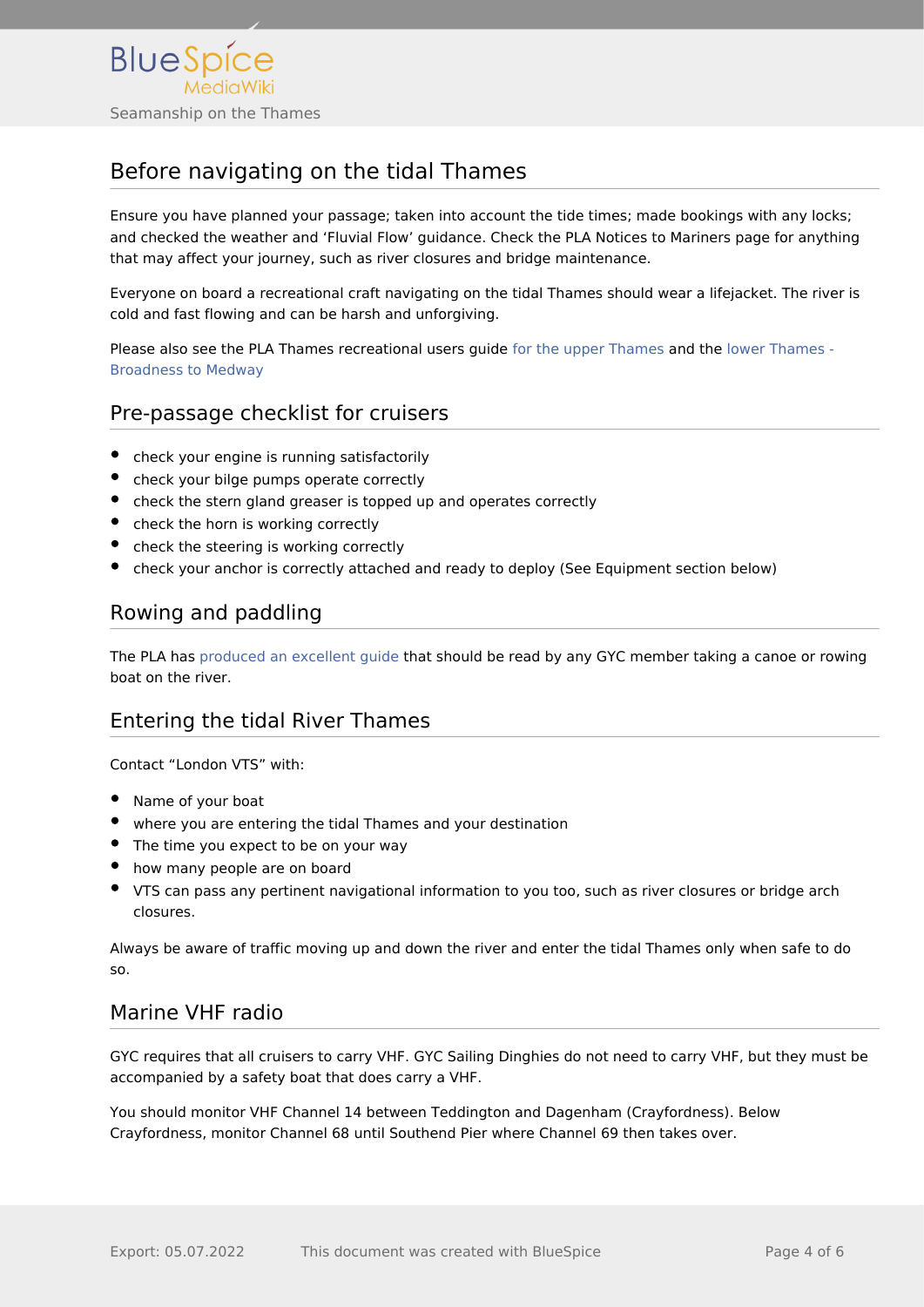

If there is no VHF radio on board (or is broken), the person in charge of navigation of the vessel should report to the London Vessel Traffic Service (VTS) by telephone (0208 855 0315 west of Dagenham, 01474 562215 east of here) prior to entering the tidal Thames.

It is recomended that fixed VHF radios in Cruisers support DSC. The club group MMSI is: XXXXXXXXXX

An RYA 'Short Range Certificate' (SRC) is the minimum requirement to use a VHF or VHF DSC radio (unless It is an emergency situation when anyone may use the radio to call for help) as well as appropriate licenses from OfCom. This training is provided at GYC.

#### <span id="page-4-0"></span>AIS

An AIS transponder (Automatic Identification System) is of a great benefit. An AIS transceiver can assist small vessel crews in the early detection of ships, as well as showing names, call signs, speeds and headings of vessels in the locality to improve situational awareness.

Combined with a DSC equipped VHF radio, the AIS makes it easy to place a VHF call to a specific vessel rather than on the 'hailing' channel. This can greatly improve safety. For example, a ship is about to manouver and can see a sailboat approaching; Using AIS to find the vessels MMSI number, they can call the actual yacht to confirm intentions, rather than a very general and confusing call to the 'yacht approaching Erith'.

#### <span id="page-4-1"></span>Vessel construction and equipment

The tidal Thames is categorised by the MCA (Maritime Coastguard Agency) as a 'Category C' waterway down as far as Gravesend. This means that you can expect wave heights of 1.2m, so it is important to ensure your vessel and the equipment it carries is up to the task. (This increases to 'Category D' downriver of Gravesend.)

We **recommend** the following equipment when navigating on the tidal Thames:

- Lifejackets: approved by MCA or under the Marine Equipment Directive (MED), or should comply with BS EN 396: Lifejackets and personal buoyancy aid of 150N, or BS/EN 399: Lifejackets and personal buoyancy aids of 275N
- a VHF set (mandatory for some vessels)
- mobile phone (in a waterproof pouch)
- water resistant torch
- suitable boat hook
- appropriate first aid kit
- navigation lights if navigating during darkness or reduced visibility
- ropes for mooring the vessel and for towing
- minimum of one 12kg anchor, attached to a designated strongpoint by 5 metres of 6mm short link chain and 25m of 12mm rope.

#### Additional information from the RYA:

- [Tips for cruisers](https://www.rya.org.uk/knowledge-advice/cruising-tips/Pages/hub.aspx)
- [Tips for anchoring](https://www.rya.org.uk/knowledge-advice/cruising-tips/hints-tips/Pages/watch-out-when-at-anchor.aspx)